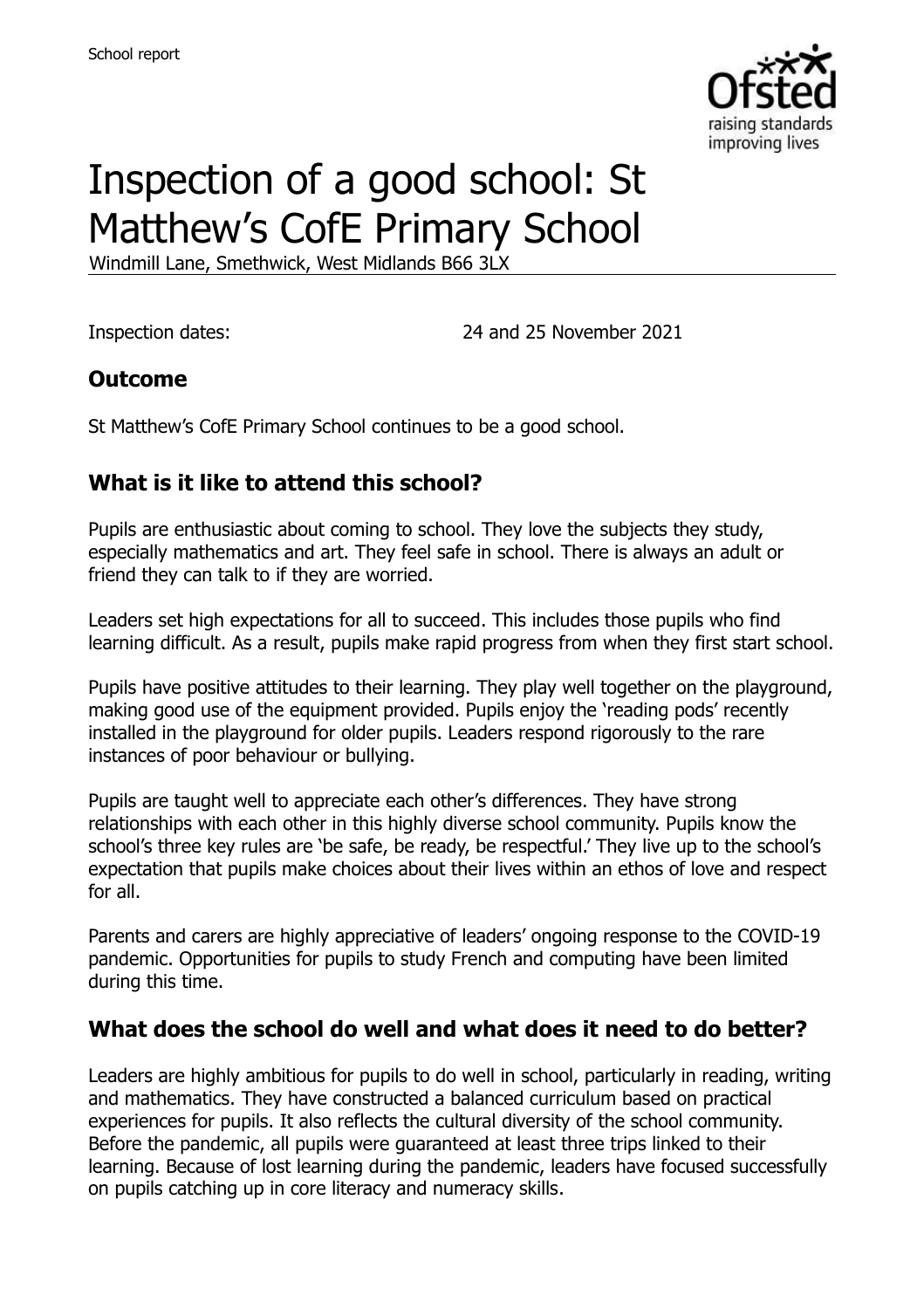

Pupils get off to a prompt start in reading when they first join the school in early years. Leaders promote a love of reading throughout the school. The well-structured phonics programme enables pupils to progress rapidly in their reading. They can access books linked to the sounds and letters they know. They use their reading skills well across the curriculum to sound out subject-specific vocabulary. In the early years, leaders plan activities that promote literacy well. These occur in both the indoor and outdoor environments. Those who find reading difficult receive expert help and support. This also helps new arrivals to school settle quickly.

In mathematics, teachers make sure pupils are secure in understanding numbers. Pupils apply their knowledge confidently in wider investigations, such as measurement. The curriculum is well sequenced so that pupils can move to the next stage in learning when they are ready. Teachers are skilled at quickly identifying any misconceptions or gaps in learning. They intervene effectively to address these. In early years, children develop their numeracy skills well.

Teachers adapt work so that those who find learning difficult can access the learning. This is achieved, for example, through using vocabulary lists or scaffolded questions. Pupils with special educational needs and/or disabilities also receive modifications where required. This means that they can access the same work as their peers.

Teachers are adept at making links with prior learning or with other subjects. For example, in Year 3 they make links between the bronze age and science work on metals.

Pupils do not benefit from enough rich extra-curricular learning experiences. Extracurricular activities have been slow to restart this term, including in sport. Despite the limitations of the pandemic, Year 1 pupils in history were able to undertake a trip to the Black Country museum. This brought to life their learning on homes in the past. Leaders have given careful consideration to ensure the relationships and health education programme is appropriate.

The focus on the core learning has meant less opportunity for pupils to study French and computing. French lessons have recently started again but computing is still underdeveloped. As a result, pupils are not achieving as well as expected in these subjects.

Leaders, and pupils themselves, set high expectations for standards of behaviour. This is also seen in the consistently high quality of presentation in pupils' books. Pupils are ready to learn and respectful of each other in lessons and in the playground. Pupils attend regularly and those who do not are followed up assiduously by leaders.

Leaders constantly strive to improve the school further. They receive effective support and challenge from their knowledgeable governors and external support partner.

Leaders are mindful of reducing staff workload. They have limited requirements for assessment and marking. Staff are highly appreciative of this.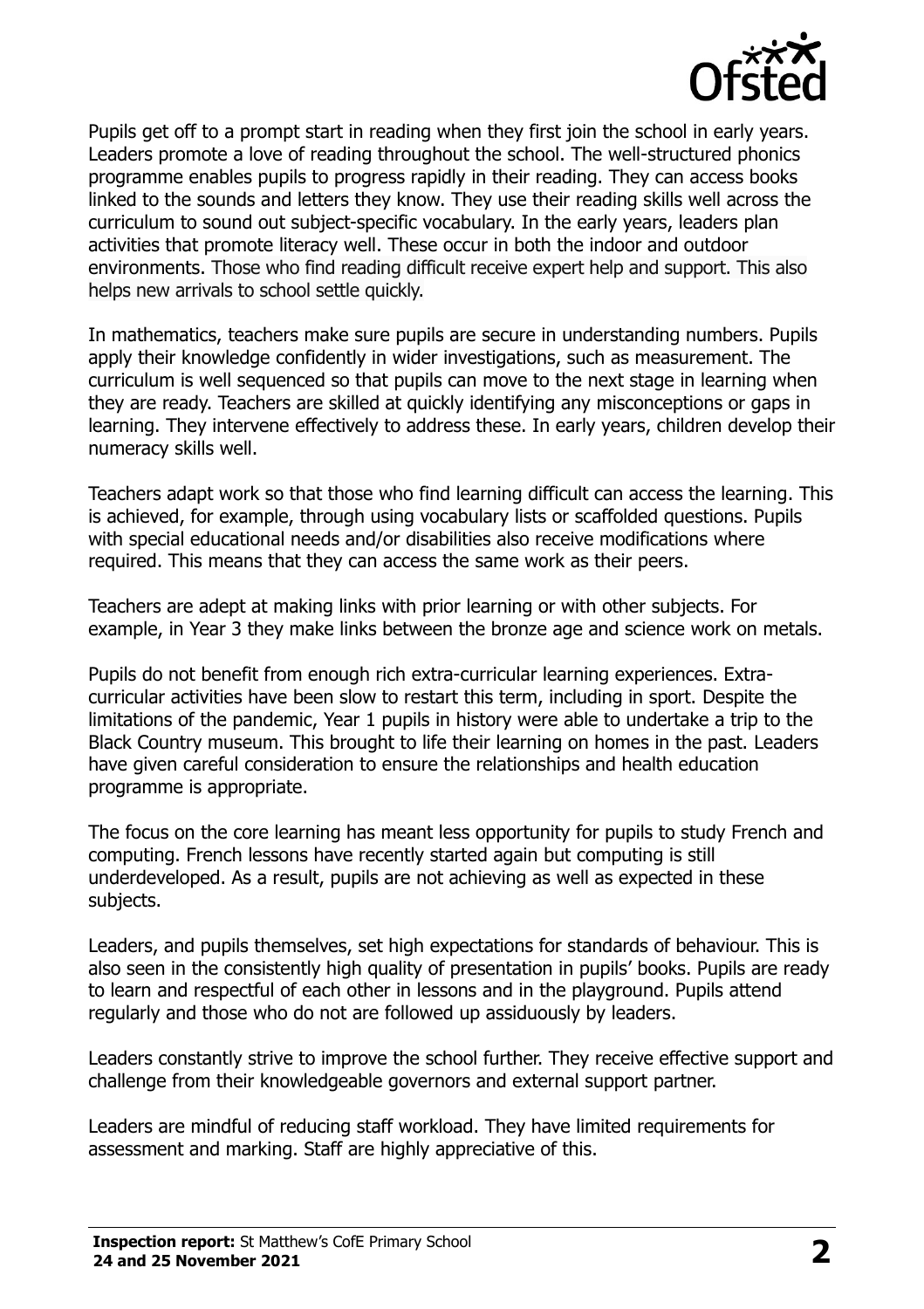

# **Safeguarding**

The arrangements for safeguarding are effective.

Leaders and staff are well trained to be vigilant. Any issue, however small it appears to be, is reported, recorded, and followed up. Where early help is necessary, leaders ensure that they secure it promptly. Leaders liaise well with outside agencies when required. Leaders and governors have put in place well-thought-out processes to respond to any allegations against staff, should they arise. They manage appointments of new staff well. Pupils are taught about online dangers through e-safety lessons. They know from an early age the importance of reporting anything that concerns them.

# **What does the school need to do to improve?**

# **(Information for the school and appropriate authority)**

- Although French lessons have recently restarted, this is not the case in computing. As a result, pupils have fallen behind in their learning in these subjects. Leaders should ensure that computing lessons resume as quickly as possible throughout the school and monitor closely the progress pupils are making.
- The school is offering very little in the way of extra-curricular activities at present. As a result, pupils' opportunities to experience a wider, enriched curriculum are limited. Leaders should ensure that pupils have access to more enrichment activities where possible, taking into account the ongoing pandemic restrictions.

# **Background**

When we have judged a school to be good, we will then normally go into the school about once every four years to confirm that the school remains good. This is called a section 8 inspection of a good or outstanding school, because it is carried out under section 8 of the Education Act 2005. We do not give graded judgements on a section 8 inspection. However, if we find evidence that a school would now receive a higher or lower grade, then the next inspection will be a section 5 inspection. Usually this is within one to two years of the date of the section 8 inspection. If we have serious concerns about safeguarding, behaviour, or the quality of education, we will deem the section 8 inspection as a section 5 inspection immediately.

This is the first section 8 inspection since we judged the school to be good in October 2016.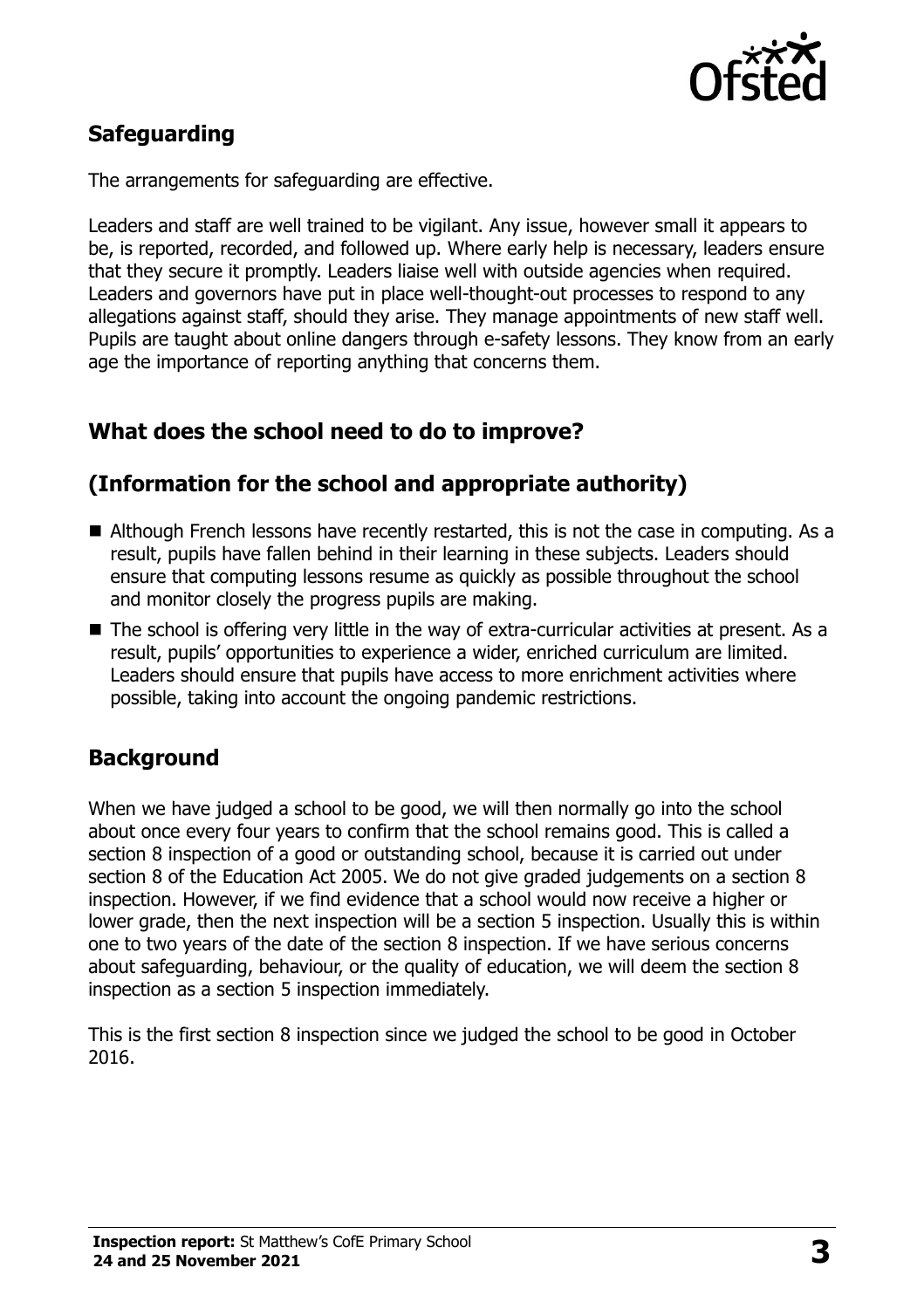

#### **How can I feed back my views?**

You can use Ofsted [Parent View](https://parentview.ofsted.gov.uk/) to give Ofsted your opinion on your child's school, or to find out what other parents and carers think. We use information from Ofsted Parent View when deciding which schools to inspect, when to inspect them and as part of their inspection.

The Department for Education has further [guidance](http://www.gov.uk/complain-about-school) on how to complain about a school.

If you are the school and you are not happy with the inspection or the report, you can [complain to Ofsted.](https://www.gov.uk/complain-ofsted-report)

#### **Further information**

You can search for [published performance information](http://www.compare-school-performance.service.gov.uk/) about the school.

In the report, '[disadvantaged pupils](http://www.gov.uk/guidance/pupil-premium-information-for-schools-and-alternative-provision-settings)' refers to those pupils who attract government pupil premium funding: pupils claiming free school meals at any point in the last six years and pupils in care or who left care through adoption or another formal route.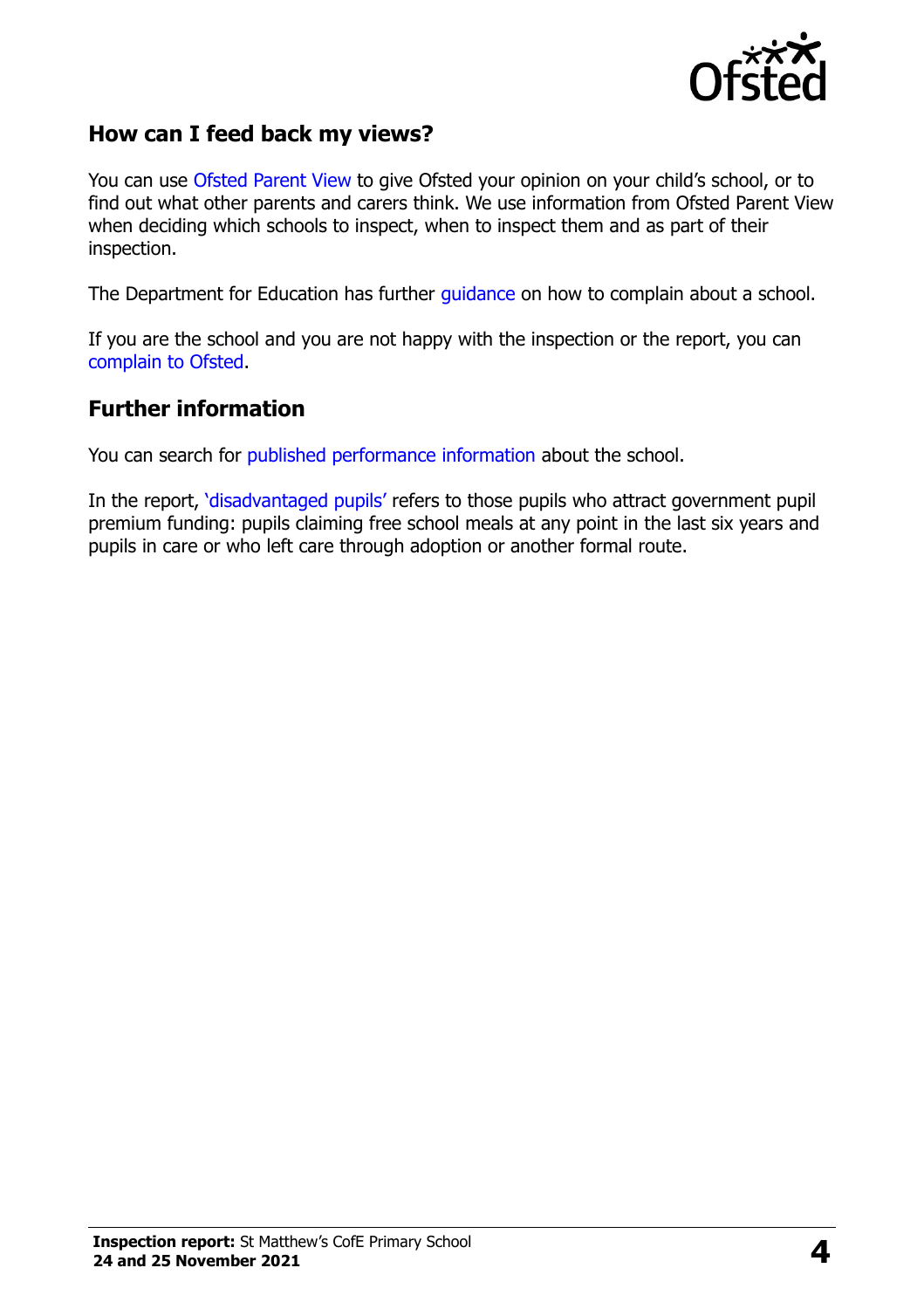

### **School details**

| Unique reference number             | 104000                                                              |
|-------------------------------------|---------------------------------------------------------------------|
| <b>Local authority</b>              | Sandwell                                                            |
| <b>Inspection number</b>            | 10200153                                                            |
| <b>Type of school</b>               | Primary                                                             |
| <b>School category</b>              | Voluntary aided                                                     |
| Age range of pupils                 | 3 to 11                                                             |
| <b>Gender of pupils</b>             | Mixed                                                               |
| Number of pupils on the school roll | 352                                                                 |
| <b>Appropriate authority</b>        | The governing body                                                  |
| <b>Chair of governing body</b>      | Ian Williams                                                        |
| <b>Headteacher</b>                  | Fiona Deakin                                                        |
| Website                             | www.stmatthews-primary.co.uk                                        |
| Date of previous inspection         | 4 October 2016, under section 8 of the<br><b>Education Act 2005</b> |

# **Information about this school**

- The school opened a new building for older pupils in 2020 and so now has two sites.
- The school does not make use of alternative provision.
- The school was judged good in its most recent section 48 inspection in October 2016. Section 48 inspections were suspended due to the COVID-19 pandemic. They restarted in September 2021. The next inspection will be within eight years of the last section 48 inspection.

#### **Information about this inspection**

This was the first routine inspection the school received since the COVID-19 pandemic began. The inspector discussed the impact of the pandemic with school leaders and has taken that into account in their evaluation.

The inspection was carried out under section 8 of the Education Act 2005.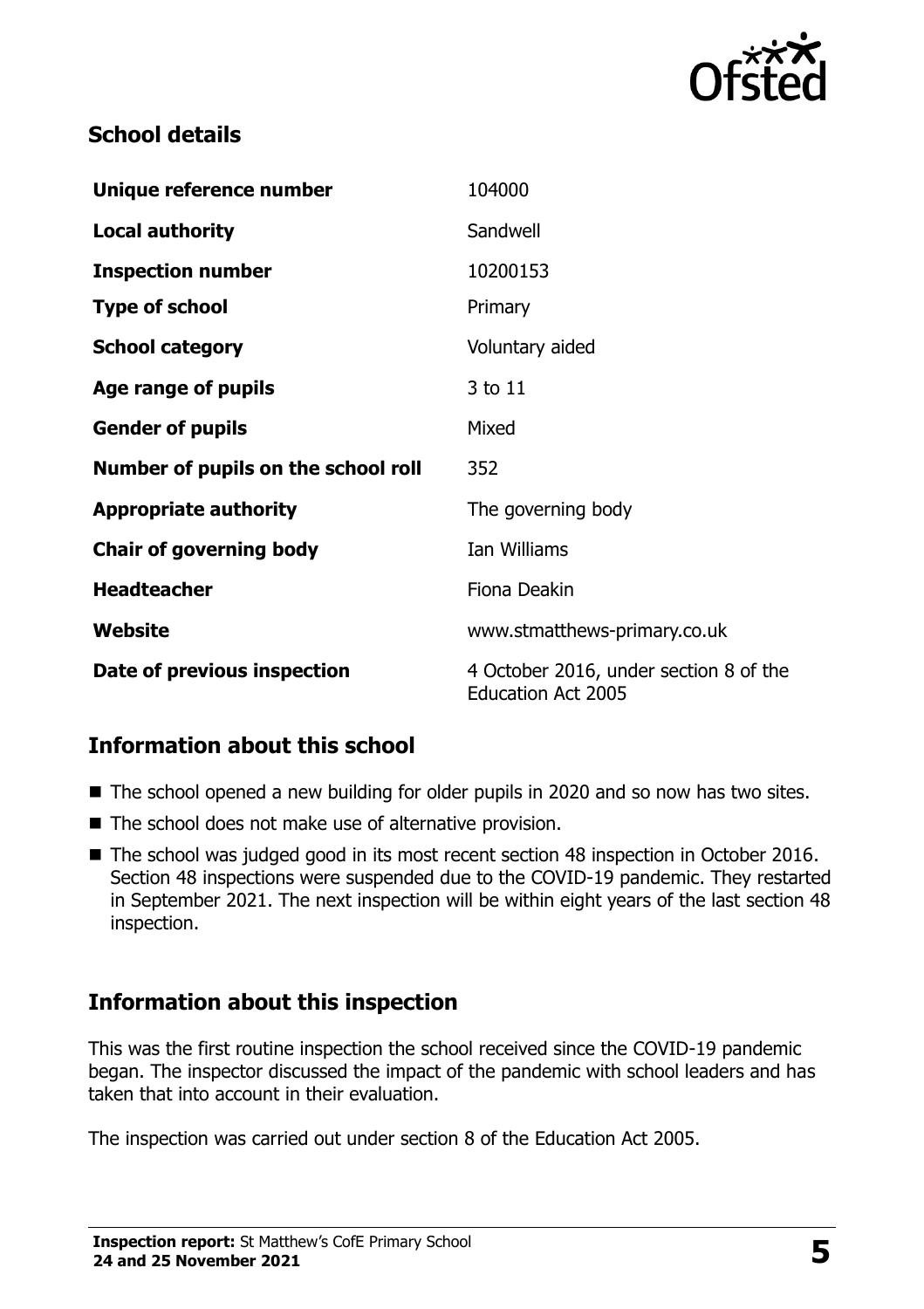

- The inspector held meetings with the headteacher, other senior leaders and members of staff.
- $\blacksquare$  The inspector spoke to pupils. He met two members of the governing body including the chair. He also met the school's improvement partner from the local authority.
- The inspector took account of 19 responses to the Ofsted Parent View free-text service and 19 responses to the online questionnaire, Ofsted Parent View. There were 24 responses to the Ofsted staff questionnaire and 135 to the Ofsted pupil survey.
- The inspector considered information on behaviour, attendance, personal development, safeguarding and child protection.
- The inspector focused deeply on early reading, mathematics, and history. He also looked at work in art and design, computing, modern foreign languages, and physical education. He visited lessons, looked at pupils' work, and spoke to subject leaders, teachers, and pupils.

#### **Inspection team**

Mark Sims, lead inspector **Her Majesty's Inspector**